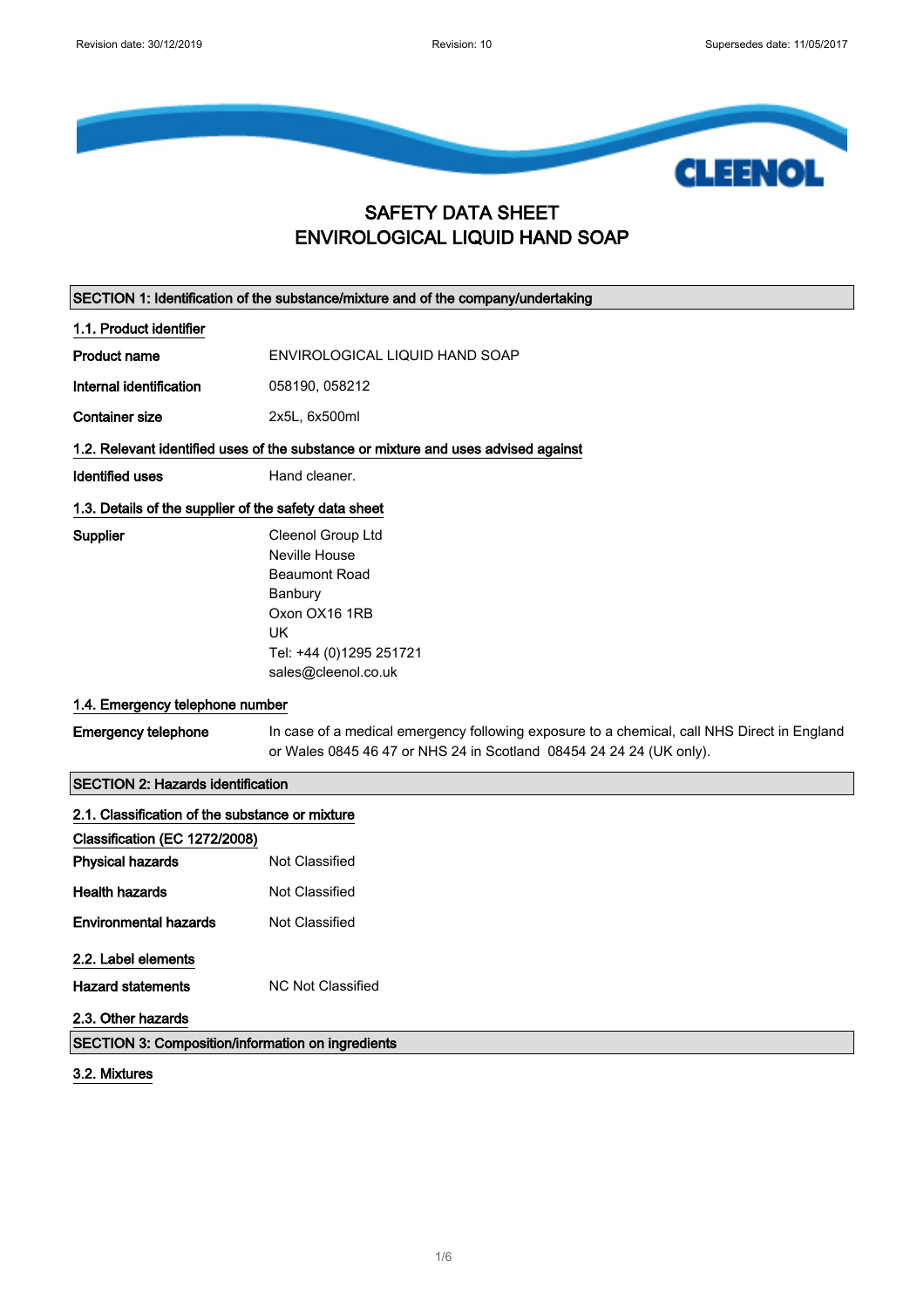| ALCOHOLS, C12-14, ETHOXYLATED, SULFATES<br>1-5%                                         |                                                                                                                                                 |                                                      |
|-----------------------------------------------------------------------------------------|-------------------------------------------------------------------------------------------------------------------------------------------------|------------------------------------------------------|
| CAS number: 68891-38-3                                                                  | EC number: 500-234-8                                                                                                                            |                                                      |
| Classification<br>Skin Irrit. 2 - H315<br>Eye Dam. 1 - H318<br>Aquatic Chronic 3 - H412 |                                                                                                                                                 |                                                      |
| <b>COCODIETHANOLAMIDE</b>                                                               |                                                                                                                                                 | $1 - 5%$                                             |
| CAS number: -                                                                           | EC number: 931-329-6                                                                                                                            | REACH registration number: 01-<br>2119490100-53-0018 |
| Classification<br>Skin Irrit. 2 - H315<br>Eye Dam. 1 - H318<br>Aquatic Chronic 2 - H411 |                                                                                                                                                 |                                                      |
|                                                                                         | The full text for all hazard statements is displayed in Section 16.                                                                             |                                                      |
| <b>SECTION 4: First aid measures</b>                                                    |                                                                                                                                                 |                                                      |
| 4.1. Description of first aid measures                                                  |                                                                                                                                                 |                                                      |
| <b>General information</b>                                                              | No special treatment required.                                                                                                                  |                                                      |
| Inhalation                                                                              | Unlikely route of exposure as the product does not contain volatile substances.                                                                 |                                                      |
| Ingestion                                                                               | Give plenty of water to drink. Give milk instead of water if readily available. Get medical<br>attention if a large quantity has been ingested. |                                                      |
| <b>Skin contact</b>                                                                     | Rinse with water.                                                                                                                               |                                                      |
| Eye contact                                                                             | Rinse with water.                                                                                                                               |                                                      |
|                                                                                         | 4.2. Most important symptoms and effects, both acute and delayed                                                                                |                                                      |
| Inhalation                                                                              | Unlikely to be hazardous by inhalation because of the low vapour pressure of the product at<br>ambient temperature.                             |                                                      |
| Ingestion                                                                               | No specific symptoms known.                                                                                                                     |                                                      |
| Skin contact                                                                            | No adverse effects known.                                                                                                                       |                                                      |
| Eye contact                                                                             | No adverse effects known. May be slightly irritating to eyes.                                                                                   |                                                      |
|                                                                                         | 4.3. Indication of any immediate medical attention and special treatment needed                                                                 |                                                      |
| <b>SECTION 5: Firefighting measures</b>                                                 |                                                                                                                                                 |                                                      |
| 5.1. Extinguishing media                                                                |                                                                                                                                                 |                                                      |
| Suitable extinguishing media                                                            | The product is not flammable. Use fire-extinguishing media suitable for the surrounding fire.                                                   |                                                      |
| Unsuitable extinguishing<br>media                                                       | None known.                                                                                                                                     |                                                      |
| 5.2. Special hazards arising from the substance or mixture                              |                                                                                                                                                 |                                                      |
| Specific hazards                                                                        | None known.                                                                                                                                     |                                                      |
| 5.3. Advice for firefighters                                                            |                                                                                                                                                 |                                                      |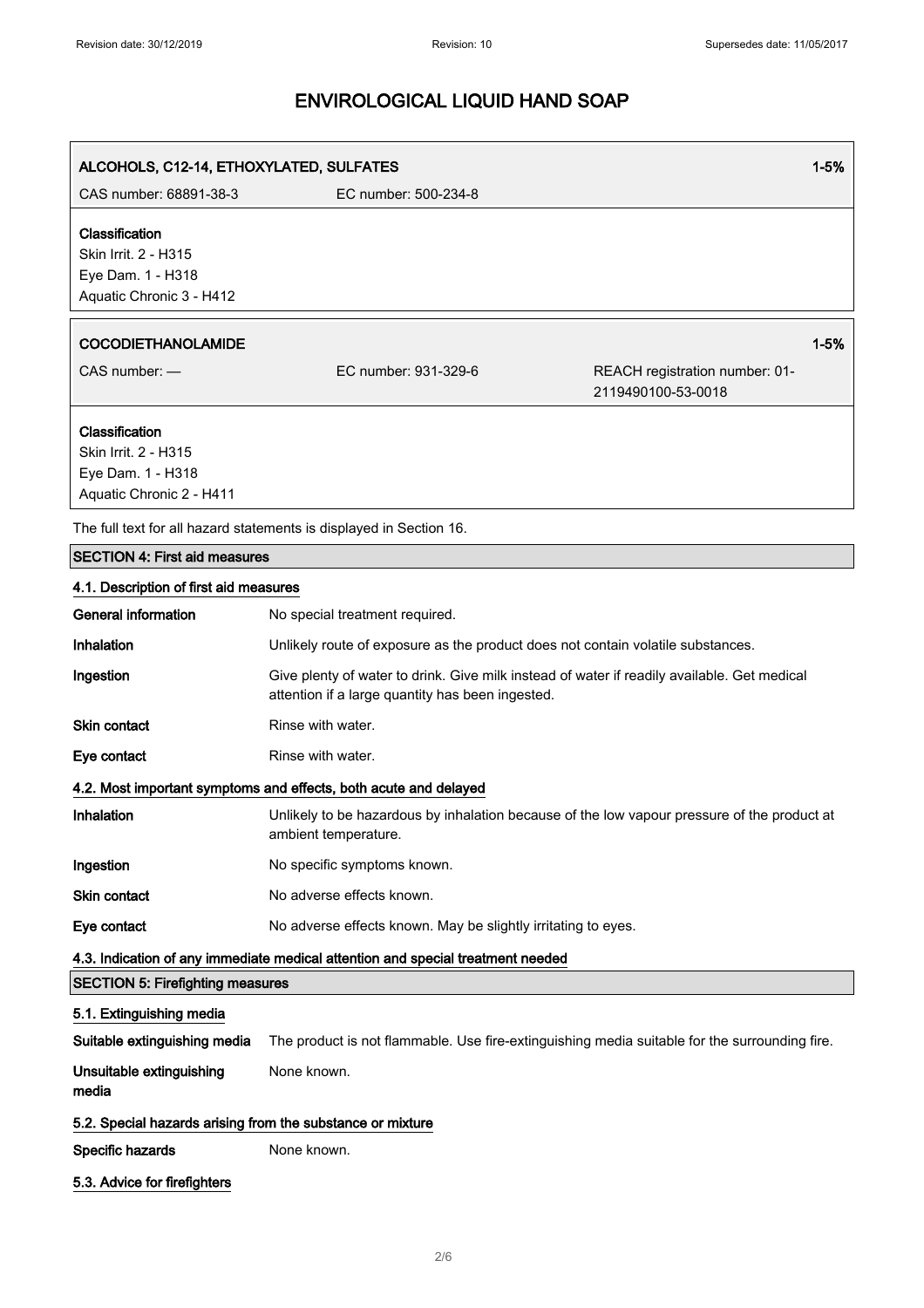| Protective actions during<br>firefighting                                                                                 | No specific firefighting precautions known.                              |  |
|---------------------------------------------------------------------------------------------------------------------------|--------------------------------------------------------------------------|--|
| <b>SECTION 6: Accidental release measures</b>                                                                             |                                                                          |  |
| 6.1. Personal precautions, protective equipment and emergency procedures                                                  |                                                                          |  |
| <b>Personal precautions</b>                                                                                               | Take care as floors and other surfaces may become slippery.              |  |
| 6.2. Environmental precautions                                                                                            |                                                                          |  |
| <b>Environmental precautions</b>                                                                                          | Not regarded as dangerous for the environment.                           |  |
| 6.3. Methods and material for containment and cleaning up                                                                 |                                                                          |  |
| Methods for cleaning up                                                                                                   | Flush away spillage with plenty of water.                                |  |
| 6.4. Reference to other sections                                                                                          |                                                                          |  |
| Reference to other sections                                                                                               | For waste disposal, see Section 13.                                      |  |
| <b>SECTION 7: Handling and storage</b>                                                                                    |                                                                          |  |
| 7.1. Precautions for safe handling                                                                                        |                                                                          |  |
| <b>Usage precautions</b>                                                                                                  | No specific requirements are anticipated under normal conditions of use. |  |
| 7.2. Conditions for safe storage, including any incompatibilities                                                         |                                                                          |  |
| <b>Storage precautions</b>                                                                                                | Keep only in the original container.                                     |  |
| Storage class                                                                                                             | Unspecified storage.                                                     |  |
| 7.3. Specific end use(s)                                                                                                  |                                                                          |  |
| Specific end use(s)                                                                                                       | The identified uses for this product are detailed in Section 1.2.        |  |
| <b>SECTION 8: Exposure controls/Personal protection</b>                                                                   |                                                                          |  |
| 8.1. Control parameters<br>Occupational exposure limits                                                                   |                                                                          |  |
| <b>CITRIC ACID</b>                                                                                                        |                                                                          |  |
| Long-term exposure limit (8-hour TWA): 4 mg/m <sup>3</sup><br>Short-term exposure limit (15-minute): 10 mg/m <sup>3</sup> |                                                                          |  |
| 8.2. Exposure controls                                                                                                    |                                                                          |  |
| Protective equipment                                                                                                      |                                                                          |  |
| Appropriate engineering<br>controls                                                                                       | Not applicable.                                                          |  |
| Eye/face protection                                                                                                       | Not required under normal conditions of use.                             |  |
| Hand protection                                                                                                           | Not applicable.                                                          |  |
| <b>Respiratory protection</b>                                                                                             | Not applicable.                                                          |  |
| <b>SECTION 9: Physical and chemical properties</b>                                                                        |                                                                          |  |
| 9.1. Information on basic physical and chemical properties                                                                |                                                                          |  |
| Appearance                                                                                                                | Clear liquid.                                                            |  |
| Colour                                                                                                                    | Green.                                                                   |  |
| Odour                                                                                                                     | Pleasant, agreeable.                                                     |  |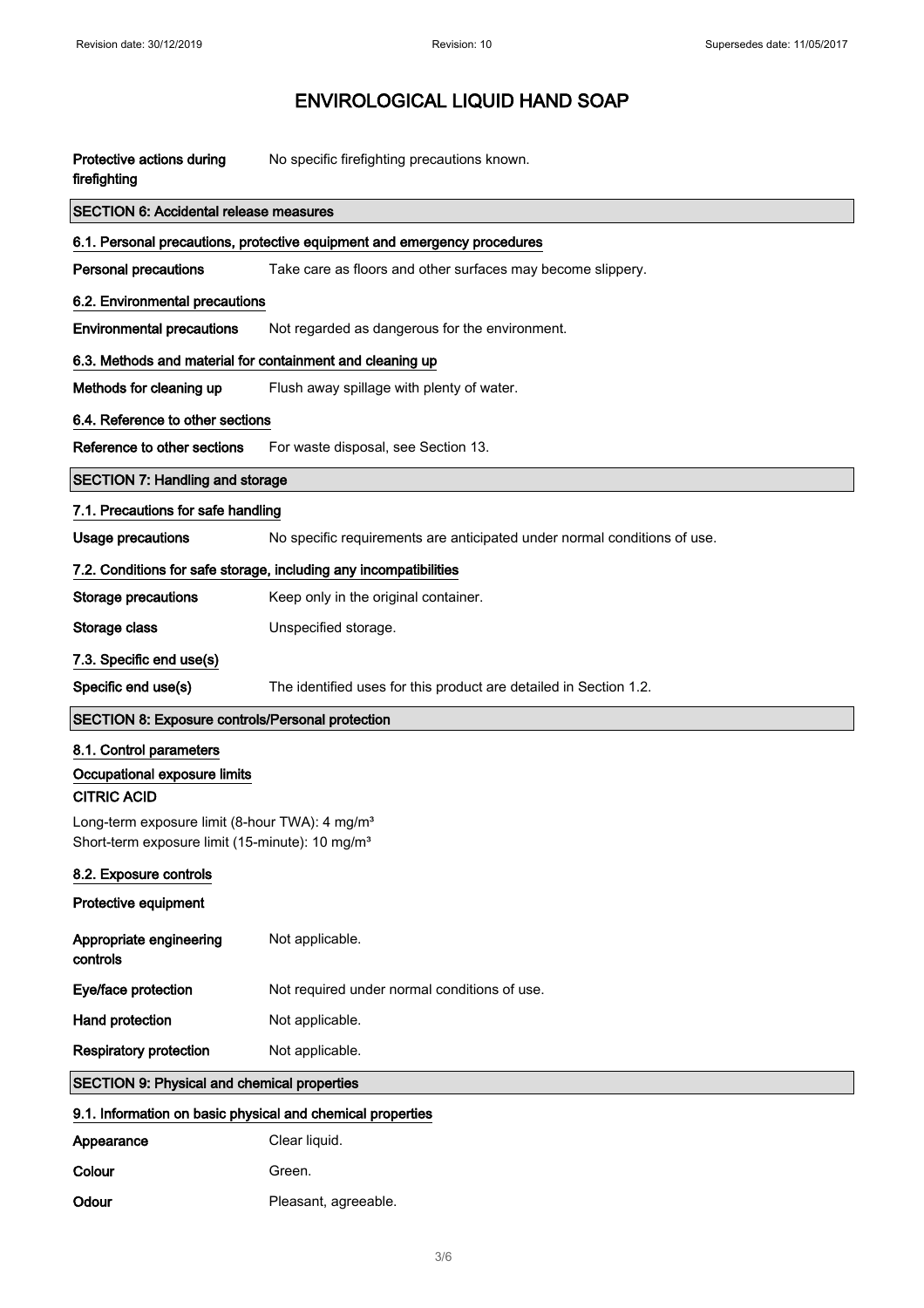| pH                                           | pH (concentrated solution): 5.5 - 7.5                                                                               |
|----------------------------------------------|---------------------------------------------------------------------------------------------------------------------|
| Flash point                                  | Not applicable.                                                                                                     |
| Flammability (solid, gas)                    | Not applicable.                                                                                                     |
| <b>Relative density</b>                      | 1.02 @ 20°C                                                                                                         |
| Solubility(ies)                              | Soluble in water.                                                                                                   |
| Auto-ignition temperature                    | Not applicable.                                                                                                     |
| <b>Viscosity</b>                             | 4000 - 6000 cP @ 20°C                                                                                               |
| <b>Explosive properties</b>                  | Not applicable.                                                                                                     |
| <b>Oxidising properties</b>                  | There are no chemical groups present in the product that are associated with oxidising<br>properties.               |
| 9.2. Other information                       |                                                                                                                     |
| <b>Refractive index</b>                      | $9 - 11$                                                                                                            |
| Volatile organic compound                    | Not applicable.                                                                                                     |
| <b>SECTION 10: Stability and reactivity</b>  |                                                                                                                     |
| 10.1. Reactivity                             |                                                                                                                     |
| <b>Reactivity</b>                            | There are no known reactivity hazards associated with this product.                                                 |
| 10.2. Chemical stability                     |                                                                                                                     |
| <b>Stability</b>                             | Stable at normal ambient temperatures and when used as recommended.                                                 |
| 10.3. Possibility of hazardous reactions     |                                                                                                                     |
| Possibility of hazardous<br>reactions        | No potentially hazardous reactions known.                                                                           |
| 10.4. Conditions to avoid                    |                                                                                                                     |
| <b>Conditions to avoid</b>                   | None known.                                                                                                         |
| 10.5. Incompatible materials                 |                                                                                                                     |
| Materials to avoid                           | No specific material or group of materials is likely to react with the product to produce a<br>hazardous situation. |
| 10.6. Hazardous decomposition products       |                                                                                                                     |
| Hazardous decomposition<br>products          | No known hazardous decomposition products.                                                                          |
| <b>SECTION 11: Toxicological information</b> |                                                                                                                     |
| 11.1. Information on toxicological effects   |                                                                                                                     |
| Skin contact                                 | Skin irritation should not occur when used as recommended.                                                          |
| <b>SECTION 12: Ecological information</b>    |                                                                                                                     |
| Ecotoxicity                                  | Not regarded as dangerous for the environment.                                                                      |
| 12.1. Toxicity                               |                                                                                                                     |
| 12.2. Persistence and degradability          |                                                                                                                     |
|                                              | Persistence and degradability The product is moderately biodegradable.                                              |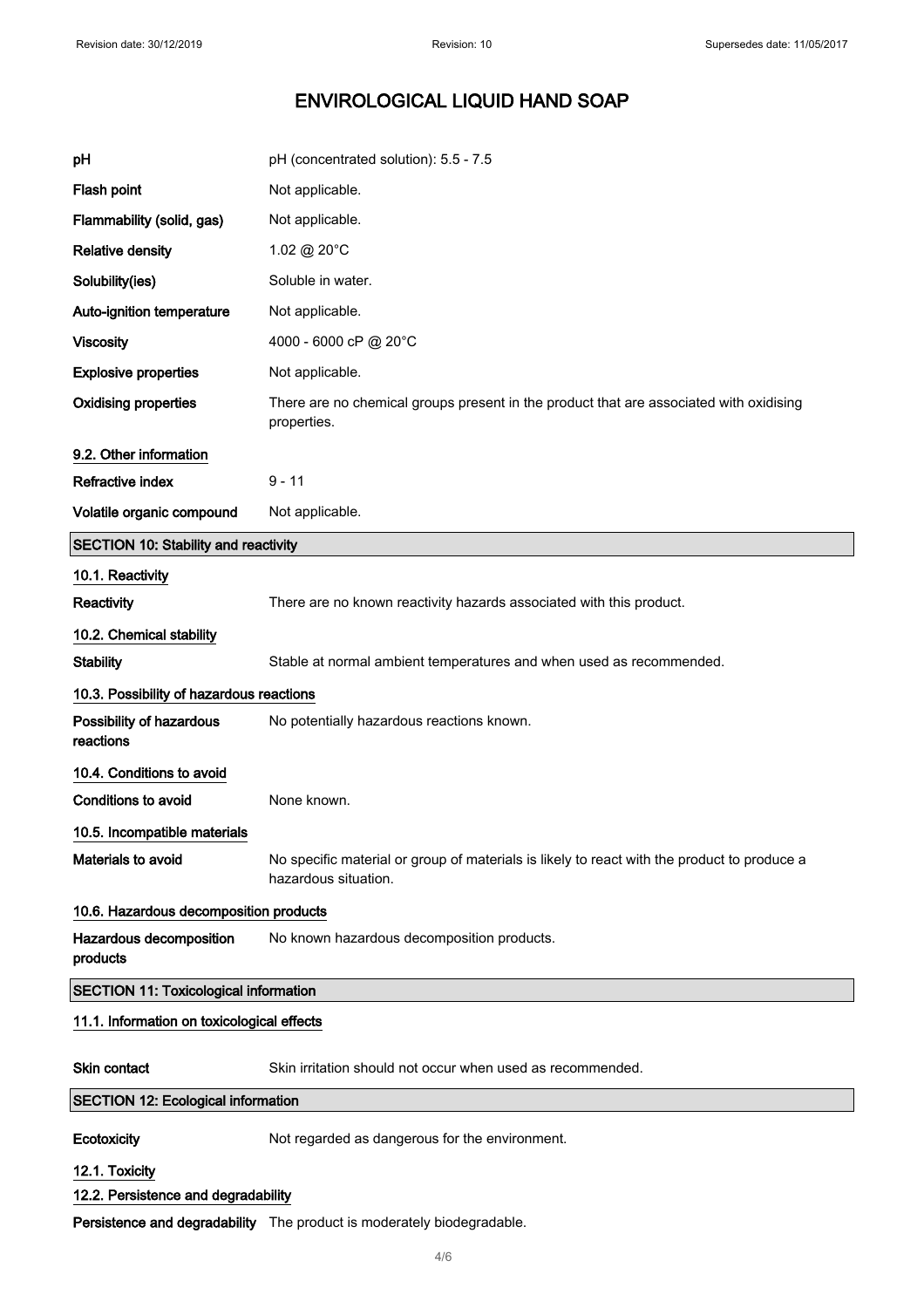| 12.3. Bioaccumulative potential                                                                |                                                                                                                                                                                              |  |
|------------------------------------------------------------------------------------------------|----------------------------------------------------------------------------------------------------------------------------------------------------------------------------------------------|--|
| <b>Bioaccumulative potential</b>                                                               | The product does not contain any substances expected to be bioaccumulating.                                                                                                                  |  |
| 12.4. Mobility in soil                                                                         |                                                                                                                                                                                              |  |
| <b>Mobility</b>                                                                                | The product is miscible with water and may spread in water systems.                                                                                                                          |  |
| 12.5. Results of PBT and vPvB assessment                                                       |                                                                                                                                                                                              |  |
| Results of PBT and vPvB<br>assessment                                                          | This product does not contain any substances classified as PBT or vPvB.                                                                                                                      |  |
| 12.6. Other adverse effects                                                                    |                                                                                                                                                                                              |  |
| Other adverse effects                                                                          | Not applicable.                                                                                                                                                                              |  |
| <b>SECTION 13: Disposal considerations</b>                                                     |                                                                                                                                                                                              |  |
| 13.1. Waste treatment methods                                                                  |                                                                                                                                                                                              |  |
| <b>Disposal methods</b>                                                                        | Dispose of surplus products and those that cannot be recycled via a licensed waste disposal<br>contractor. Discharge of small quantities to the sewer with plenty of water may be permitted. |  |
| <b>SECTION 14: Transport information</b>                                                       |                                                                                                                                                                                              |  |
| General                                                                                        | The product is not covered by international regulations on the transport of dangerous goods<br>(IMDG, IATA, ADR/RID).                                                                        |  |
| 14.1. UN number                                                                                |                                                                                                                                                                                              |  |
| Not applicable.                                                                                |                                                                                                                                                                                              |  |
| 14.2. UN proper shipping name                                                                  |                                                                                                                                                                                              |  |
| Not applicable.                                                                                |                                                                                                                                                                                              |  |
| 14.3. Transport hazard class(es)                                                               |                                                                                                                                                                                              |  |
| No transport warning sign required.                                                            |                                                                                                                                                                                              |  |
| 14.4. Packing group                                                                            |                                                                                                                                                                                              |  |
| Not applicable.                                                                                |                                                                                                                                                                                              |  |
| 14.5. Environmental hazards                                                                    |                                                                                                                                                                                              |  |
| Environmentally hazardous substance/marine pollutant<br>No.                                    |                                                                                                                                                                                              |  |
| 14.6. Special precautions for user                                                             |                                                                                                                                                                                              |  |
| Not applicable.                                                                                |                                                                                                                                                                                              |  |
|                                                                                                | 14.7. Transport in bulk according to Annex II of MARPOL and the IBC Code                                                                                                                     |  |
| Transport in bulk according to Not applicable.<br>Annex II of MARPOL 73/78<br>and the IBC Code |                                                                                                                                                                                              |  |
| <b>SECTION 15: Regulatory information</b>                                                      |                                                                                                                                                                                              |  |
|                                                                                                | 15.1. Safety, health and environmental regulations/legislation specific for the substance or mixture                                                                                         |  |